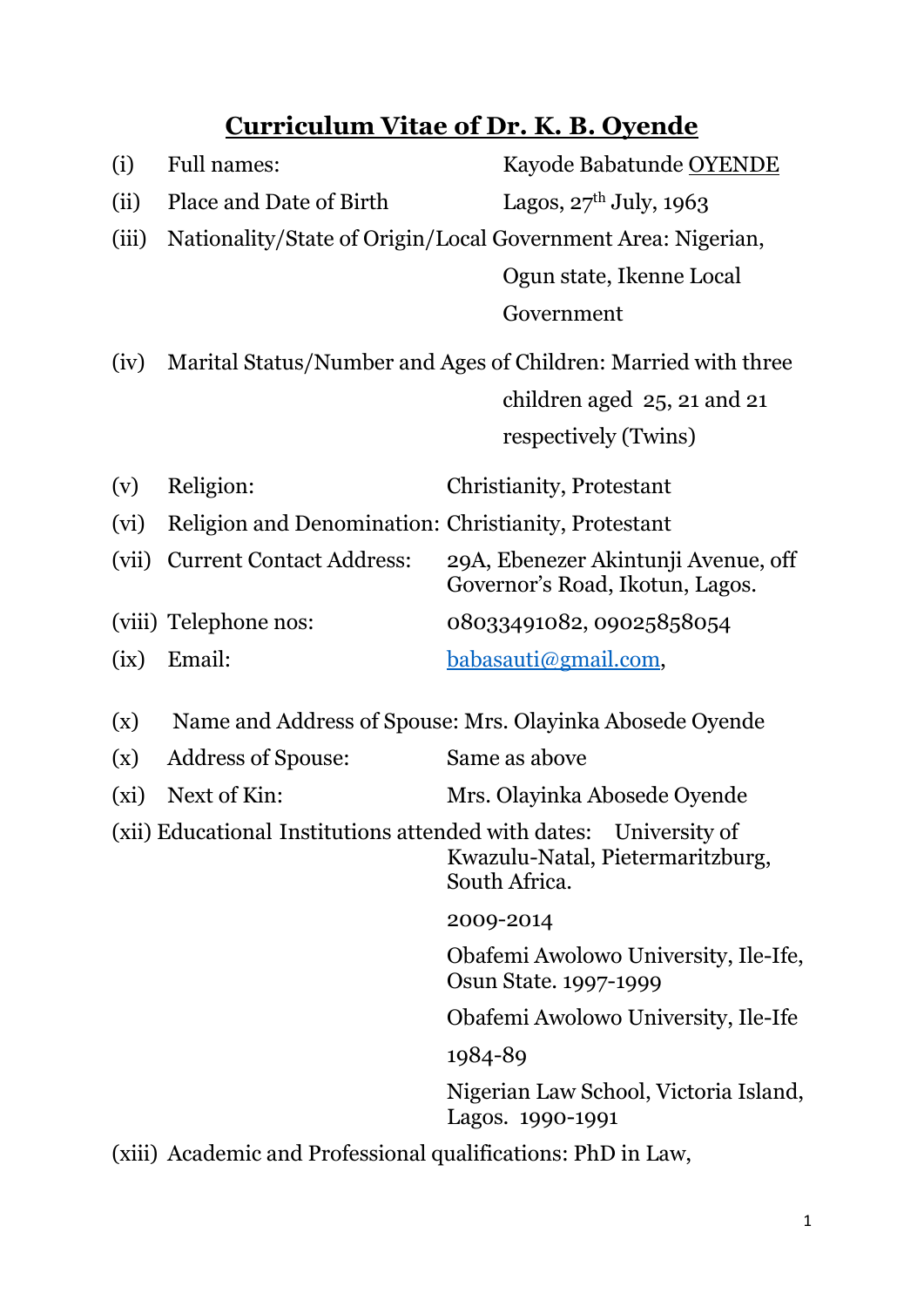|                                                               | LL.M (with distinction)                                                                                    |  |  |
|---------------------------------------------------------------|------------------------------------------------------------------------------------------------------------|--|--|
|                                                               | LL. $B$ (Hons.)                                                                                            |  |  |
|                                                               | B.L (Certificate of Call to Bar).                                                                          |  |  |
| (xiv) Membership of Professional Bodies: Member, Nigerian Bar | Association since 1991.                                                                                    |  |  |
| Distinctions and awards:<br>$\left( xy\right)$                | Carrier Scholarship Grant for PhD<br>students issued by the Government of<br>the Republic of South Africa. |  |  |
| (xvi) Work Experience:                                        | Senior Lecturer Designate                                                                                  |  |  |
| (xvii) Project Supervision:                                   |                                                                                                            |  |  |

## **PhD**

External Examination of the PhD thesis titled:

1. The Incorporation of the Convention on Biological Diversity into Domestic Legislation: A case Study of the In-Situ Conservation regime within the Legal Systems of SADC Countries.

2. Post-Graduate Diploma in Environmental Resource Management (ERM) of the Center for Environmental Studies and Sustainable Development (CESSED), Lagos State University, Ojo, Lagos. Supervision of the project with the title:

Environmental and Health Impacts of Solid Waste Disposal in Lagos.

## 3**. LL.M**

Year Topic Institution

(2008) Ozone Depletion and the Global Attempts to Solve it. (LASU)

(2008) Environmental Effects of Armed Conflicts with Special

Reference to Water Pollution (LASU)

(2006) Protection of Nigeria's Marine Environment from Pollution by Oil- an examination of the legal framework. (LASU)

(2013) The Use of Criminal Sanctions as a Tool for Curbing Environmental Pollution. (LASU)

(2013) Global Warming: Facts, Causes and Effects of Climate Change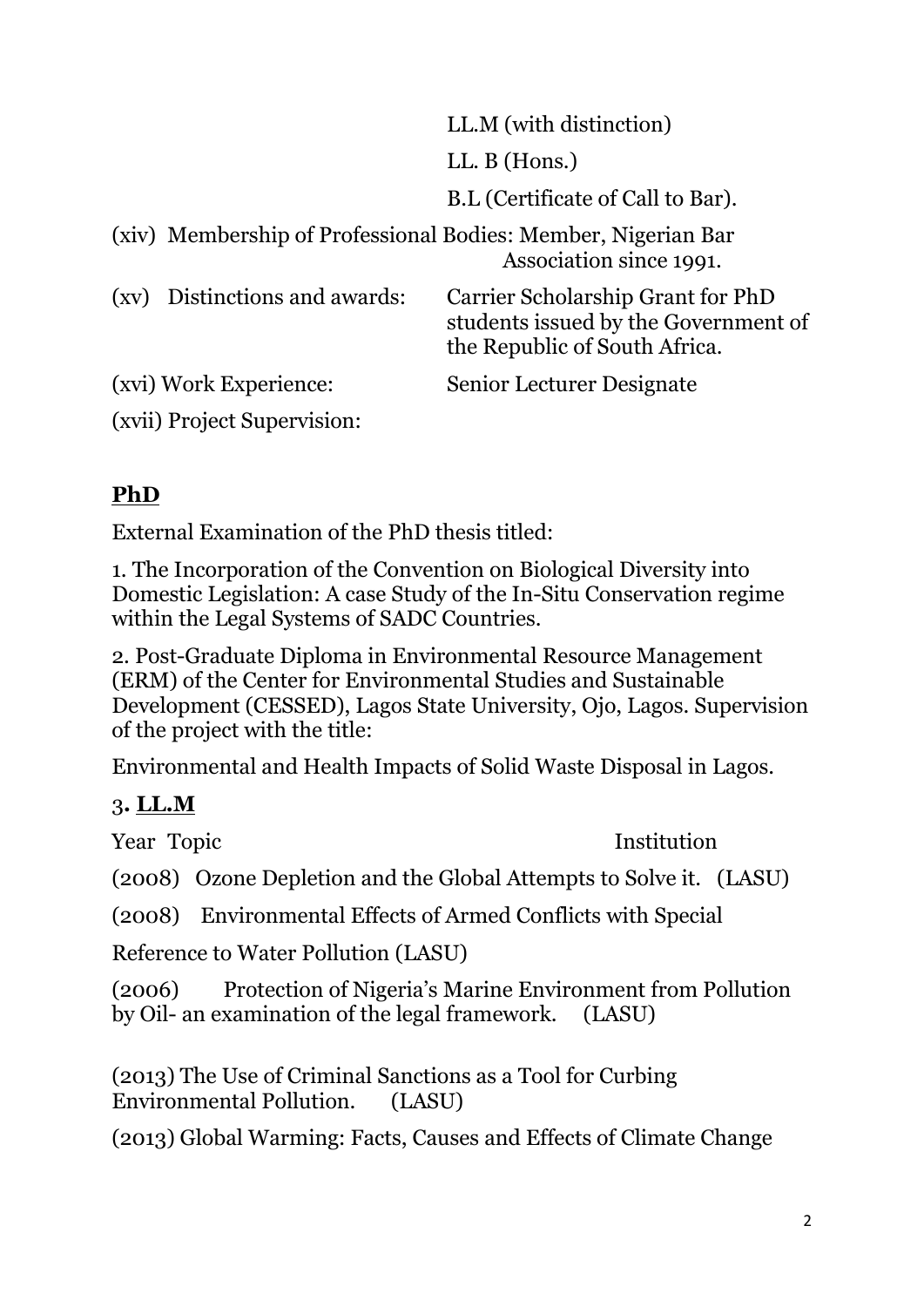#### 4. **LL. B**

(2013) Environmental Degradation in Nigeria: Lessons for Developing **Countries** 

(2013) Environmental Pollution in Nigeria: A case for the use of Common law to Control Pollution.

(2017) An Appraisal of the National Policy on the Environment in Relation to Sustainable Development Goals

### (xviii) **Current Employer**

Lagos State University, Ojo, Lagos.

Duties: Lecturing Undergraduate Students in Environmental Law which is offered by students from three departments i. e, Law, Geography and Planning and School of Transport.

Lecturing of master's students in Law and Post-Graduate studies of the Centre for Environmental Studies and Sustainable Development (CESSED)

Supervision of Student's project and carrying out of research activities.

(xix) Current Position Senior Lecturer Designate

#### (xx) **Date of Last Promotion/Appointment/Regrading**: Lecturer 1 May 2014

### (xxi) **Research activities (See list of Publications attached)**

(xxii) The Lagos State University through Tertiary Education Trust Fund (TETFUND) approved a PhD Research Grant of N250, 000 towards the pursuit of my PhD programme at the University of Kwazulu-Natal in 2010.

(xxiii) **Major Academic Related Services to the Nation outside the University System** Nil.

(xxiii) **Important Learned Conferences/Workshops/Courses Attended with Details of Paper presentation**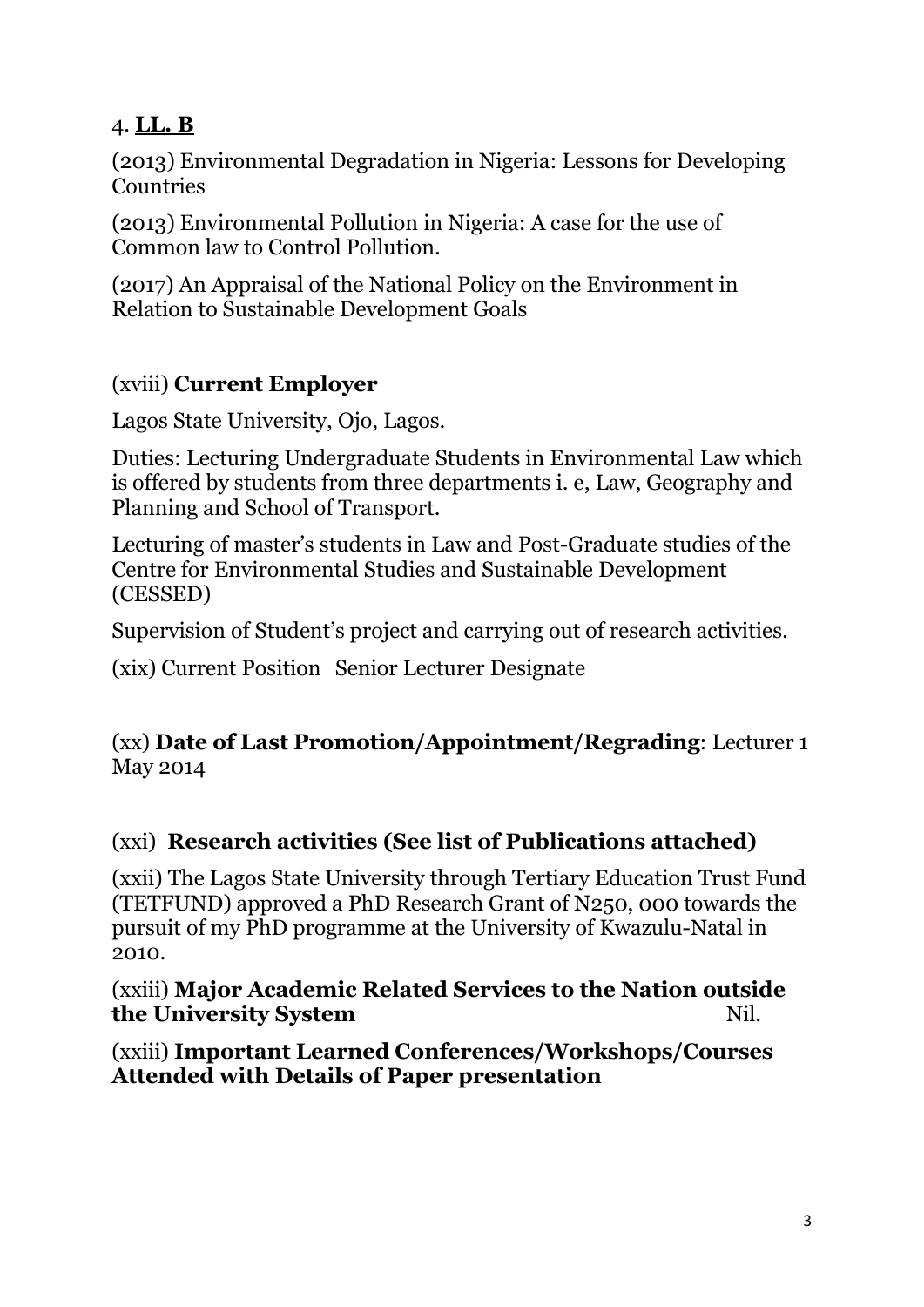#### **Major conferences attended, and papers presented in the last 5 years.**

1. Colloquium of the Academy of Environmental Law, International Union for the Conservation of Nature (IUCNAEL) held in Glasgow, United Kingdom with the theme: Transformation of Environmental Law and Governance: Innovation, Risk and Resilience held between 4-6 July, 2018.

Role: Presenter of the paper titled: Climate Change: Conflicts, Migration, Conservation and Mitigation Strategies

2. IUCN 12th Colloquium on Environmental Law Date: 19 - 26 June, 2016 . Venue: University of Oslo, PluriCourts, Faculty of Law, Oslo Norway.

Role: Participant.

IUCN 10th Colloquium on Environmental Law Date: 1st -5th July, 2012Venue: University of Maryland, Francis King Carey School of Law, Baltimore, Maryland, United States of America. Participant.

3. International Union for the Conservation of Nature (IUCN) Water Conference, Mpekweni, Eastern Cape. South Africa. Date: 3rd-8th July, 2011. Venue: Mpekweni Beach Resort, Eastern Cape, Participant.

4. Environmental Law Association (ELA) Conference at Durban, South Africa. Date: 25th May 2010. Venue: Salt Rock Hotel, Durban North, South Africa. Participant.

5. Law Teachers' Conference of Southern Africa (SLTSA). Date: 13-16 July, 2009. Venue: University of KwaZulu-Natal, Pietermaritzburg. Presenter of the paper "Accelerating the process of Criminal Justice- A Comparative analysis of Plea Bargaining in the criminal justice systems of Nigeria and South Africa.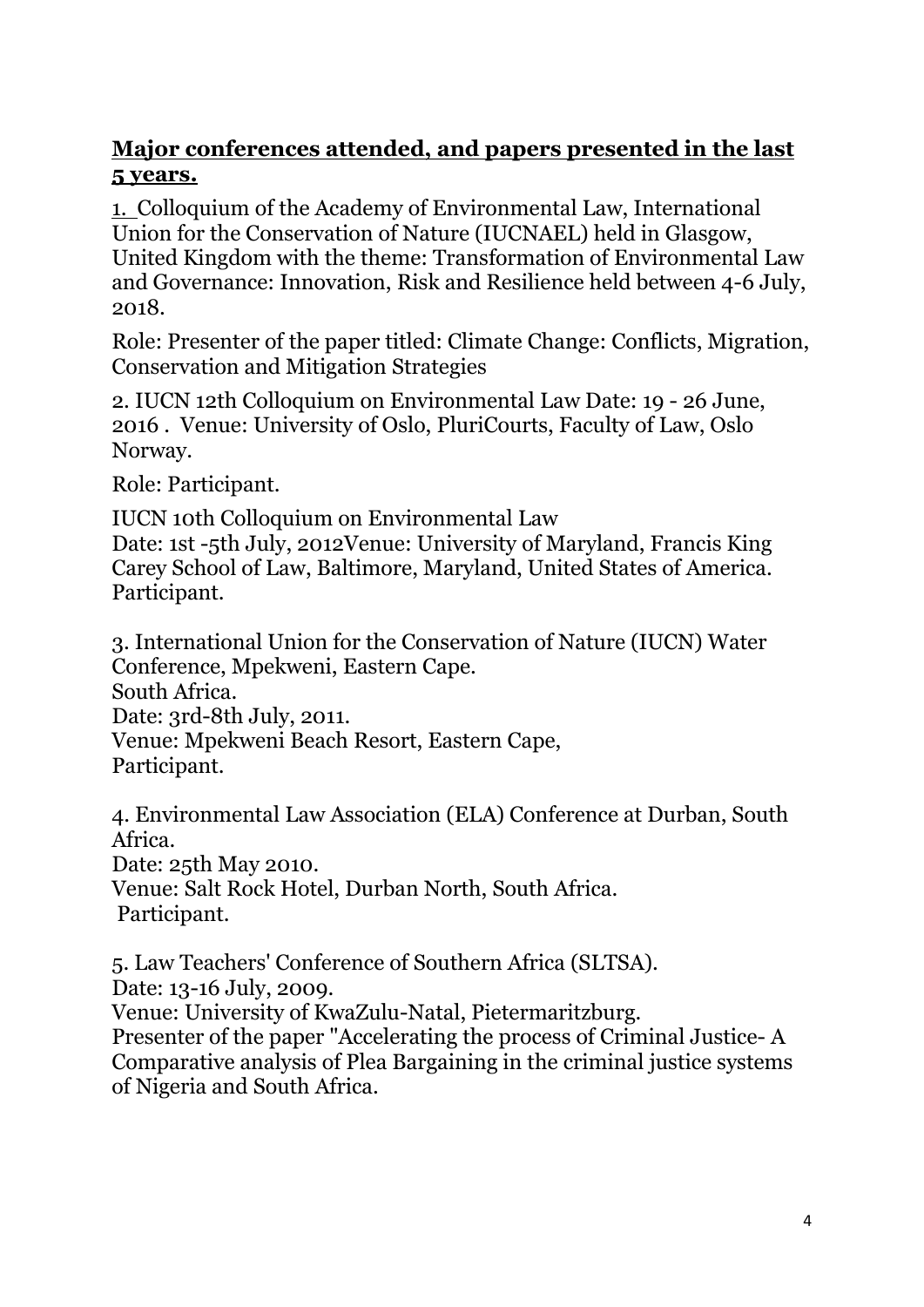6. Seminar on Electoral Conflict Management and Resolution organised by Hallmark Concepts in collaboration with the Nigerian Bar Association, Ikeja, Lagos, Nigeria.

Date: 27 July 2006 Participation: Lead Discussant on the topic- Pitfalls in the Electoral Process and the Prospect of Settlement of Electoral Disputes through Alternative Disputes Resolution (ADR). Role: Lead presenter

## (xxiv) **Publications**

**Book**

1. OYENDE, K. B. (2017) Oil Pollution Law and Governance in Nigeria, Stirling-Horden Publishers, Ibadan. (Authored Book)

## **Published Chapters in Books**

2. OYENDE, K. B. (2020) Requirement of Legal Education in Nigeria: The Need for a New Paradigm Shift, Centre for General Nigeria Studies Book of Readings edited by Akinpelu, Paramole et al pp. 370-379.

3. OYENDE, K. B. (2018), Theoretical Foundations of Environmental Law: Understanding the Concepts that make Environmental Law a Distinct Discipline, edited by Funminiyi Adeleke, Gbadebo Olagunju and O. Olayanju, Princeton & Associates Publishing Co., Ltd. Lagos. pp 131-146.

- 4. OYENDE, K. B. (2018) The Constitutionality of Declaring June 12 as a Public Holiday in Nigeria, Chapter in "Can Nigeria Survive Another Century as A Corporate Entity? A Compendium edited by Biodun Akinpelu, Pius Akhimien & O. Lawal pp 385 -393.
- 5. OYENDE K. B. (2007) The Distinction Between Stealing and Obtaining Property by False Pretence in Landmark Cases and Essays in Honour of Kehinde Sofola, SAN, CON edited by Yerokun, Fagbohun et al. Concept Publications Ltd., Lagos pp 94 -102.
- Journal Articles
- 6. OYENDE, K. B. (2020), NOSDRA and the Practicality of Restorative Measures for Oil Pollution Incidents in Nigeria: A Review of the NOSDRA Act and Its Regulations, **LASU Law Journal** Vol.15, Issue 1 pp 87-98.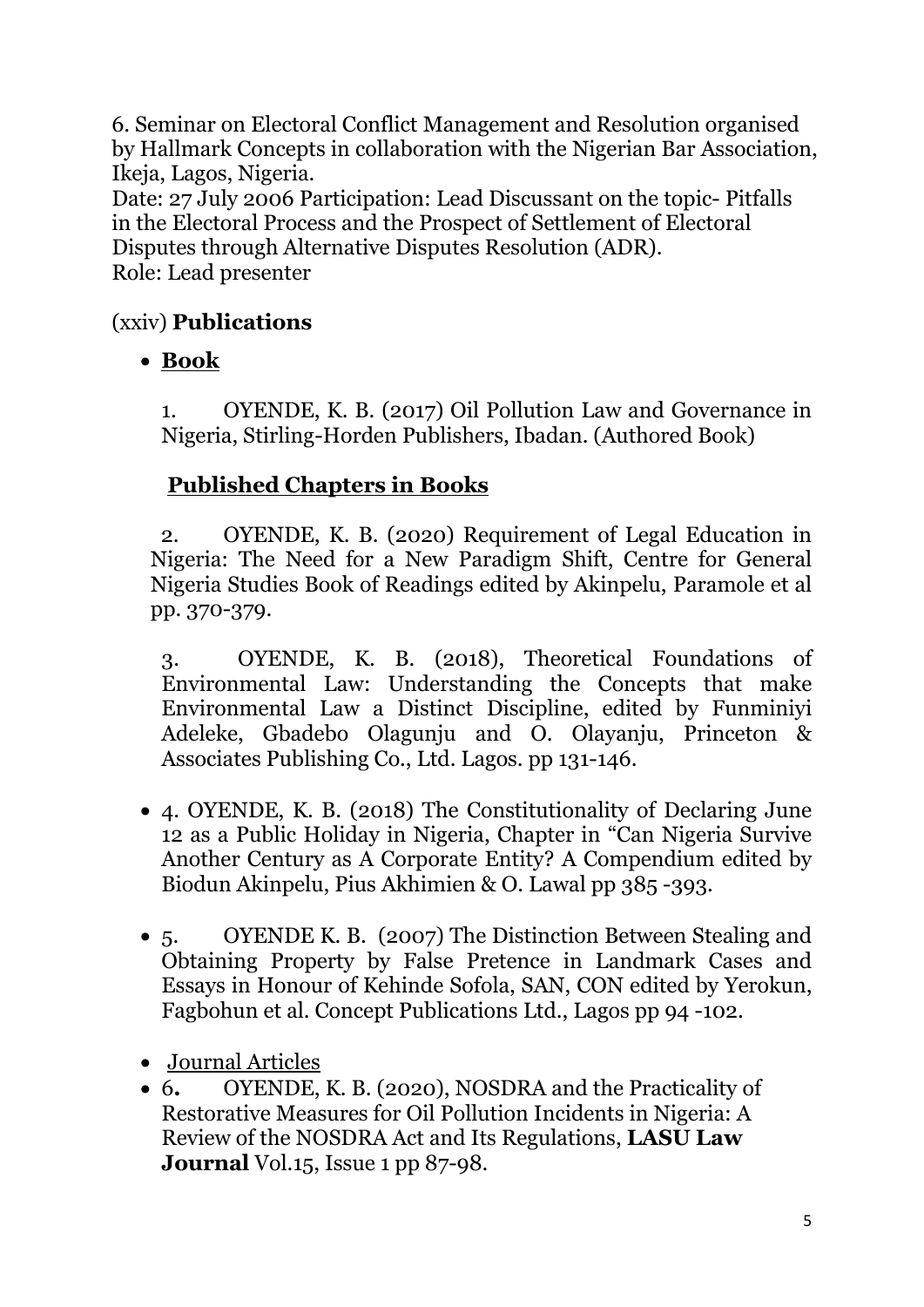- 7. OYENDE, K. B. (2019), Environmental Sanitation Law of Lagos State: Rethinking the Law and Policy Governing Waste Management, **NIALS Journal of Environmental Law** (NJELS) Vol. 5, Issue 2, pp. 161-183.
- 8. OYENDE, K. B. (2017) "The Regulation of Genetically Modified Organisms (GMO) in Nigeria: An Overview of the National Bio-Safety Management Act, 2015" eJournal, IUCN Academy of International Environmental Law Vol. 5, Issue 1 pp. 98-106.
- 9. OYENDE, K. B. (2014), "Privatisation of Public Electricity Company as a Strategy for Sustainable Energy Use in Nigeria" ABU Journal of Public and International Law (ABUJPIL) Vol. 1, Issue 6, pp 61-72.
- 10. OYENDE, K. B. (2013) "Accelerating the Process of Criminal Justice: A Comparative Analysis of Plea Bargaining in the Criminal Justice Systems of Nigeria and South Africa", Ife Juris Law Review vol. 1, Issue 6 pp. 89-98.
- 11. OYENDE, K. B. (2007) "Declaration as a Remedy in Administrative Adjudication" The judicial Voice, Law and Practice Journal, Vol. 1, Issue 2, pp. 43-62.
- 12. OYENDE K. B. (2016) "Fixed Charges and the Justification for Estimated Billing in the Nigerian Electricity Market" in LASU Journal of Public Administration and Management, Vol 2. No. 2, pp 366- 379.
- 13. OYENDE K. B. (2017) "Rethinking the definition of Ships Under the Merchant Shipping Act, 2007 of Nigeria. Paper Accepted for Publication in the Ogun State Bar and Bench Journal.
- 14. OYENDE K. B. (2017) The Right to a Clean and Healthy Environment in Nigeria, a Myth or Reality? NOUN Journal of Private and Property Law **NOUN Journal of Private and Property Law,** Vol. 2 - No. 1, Nov. 2019, pp 133-147.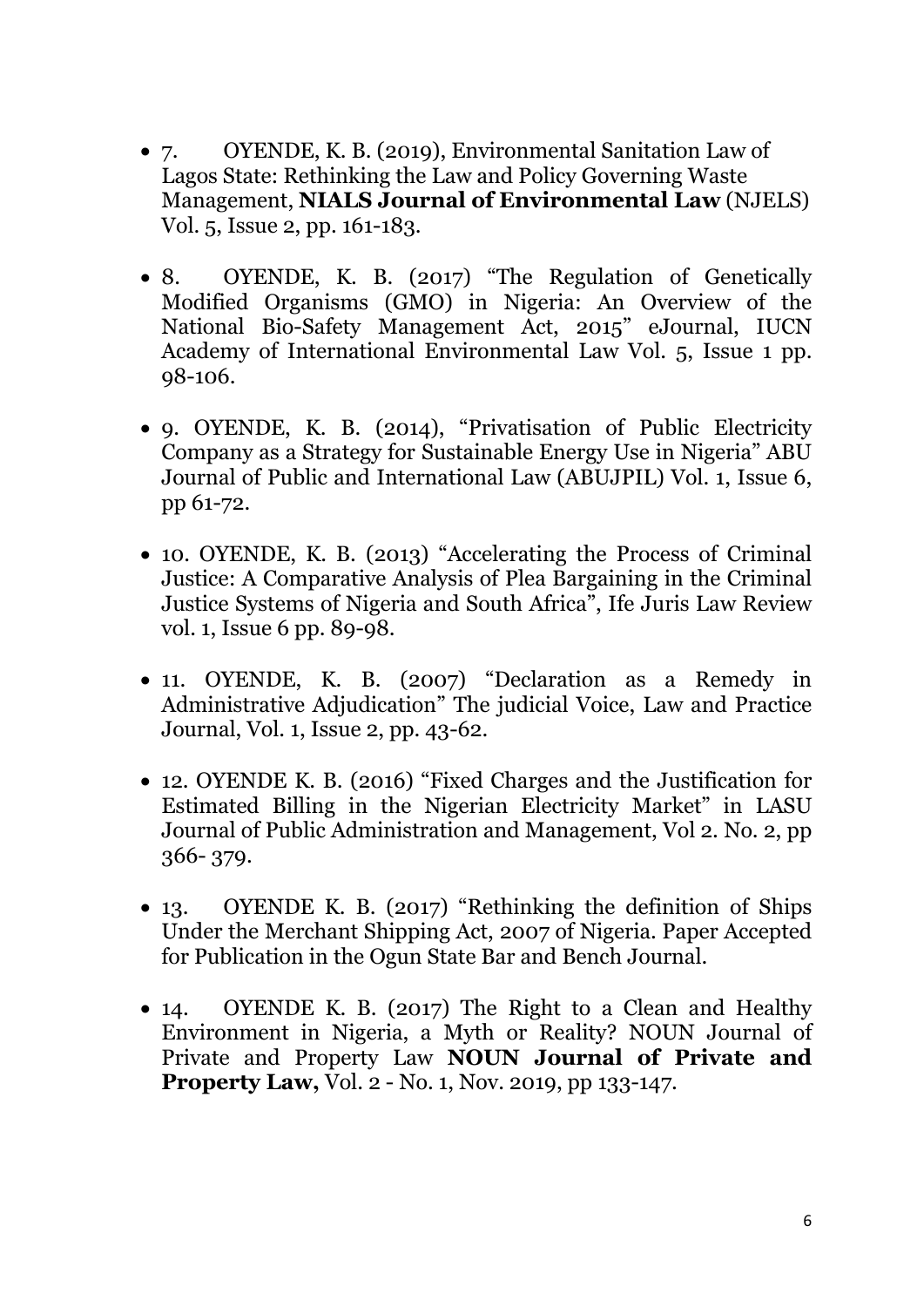15. OYENDE, K. B. (2020), Climate Change and the Energy Sector: Nigeria's Policy Responses, Ife Juris Review IFJR Part 2 (May- August), 715-726.

 16. OYENDE, K. B. (2020), University Administration, Consensus Building and Due Process, Effective University Administration: A Compendium, Centre for General Nigeria Studies, LASU, Ojo, Lagos. pp 200-214.

#### **Conference Proceedings**

 17. OYENDE K. B. "Climate Change: Conflicts, Migration, Conservation and Mitigation Strategies, being a paper presented at the Conference of the Academy of the International Union for the Conservation of Nature (IUCNAEL), held at the University of Strathclyde, Glasgow, United Kingdom, from 1-4 July, 2018.

#### **(xxv) Extra-Curricular Activities**

- Former Secretary/ Legal Adviser, Chapel of Light, (Non- Denominational), LASU.
- Member, ASUU-LASU Sub-Committee on the Review of TETFUND activities for 2014 - 2016.
- Member, Seminar/Colloquium Committee Faculty of Law, LASU, 2006 - 2008.
- Examination Officer, Faculty of Law 2016-2018.
- Time-Table Officer, Faculty of Law 2006-2008.
- Member, Task Force on External Systems Result. 2015-2016.
- Member, Vice-Chancellor's Advisory Committee on Environmental Management and Campus Development (EMCDAC), 2016.
- Student Advisor to 300 level students of the Faculty of Law
- **Interests**

Walking, Swimming, Photography, Travelling.